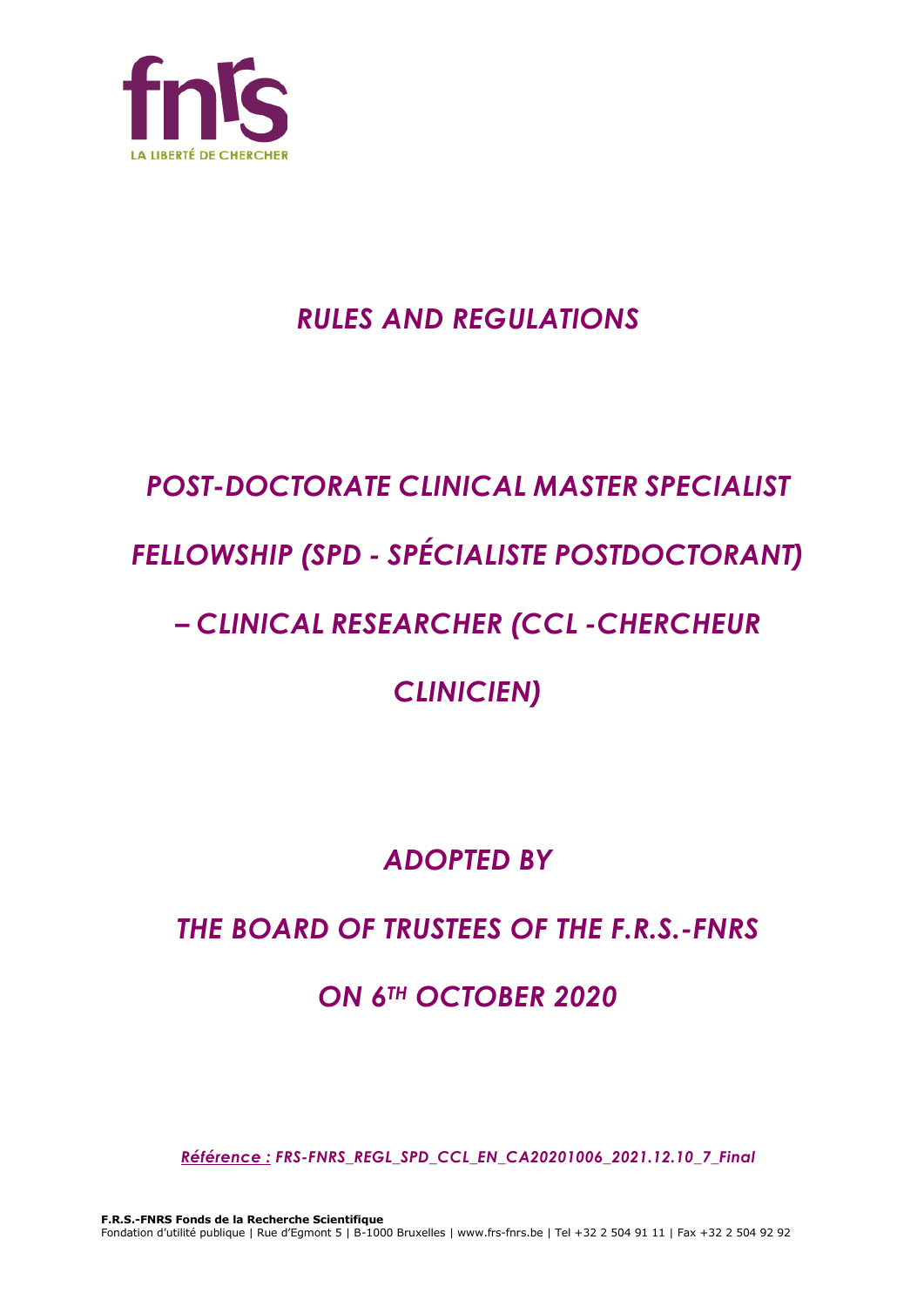## **TABLE OF CONTENTS**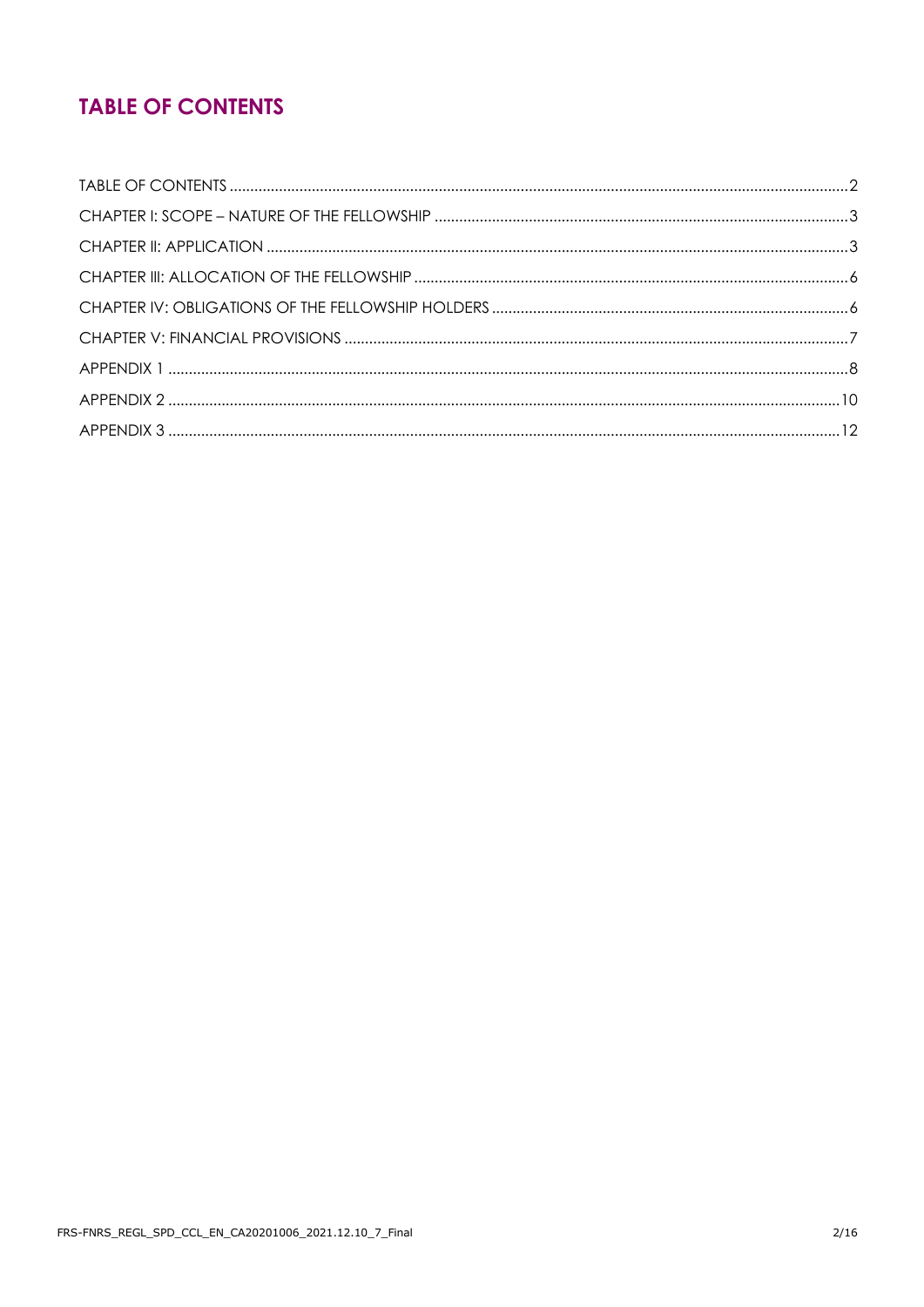### **CHAPTER I: SCOPE – NATURE OF THE FELLOWSHIP**

#### Article 1

The rules and regulations hereinafter are only applicable to holders of a part-time Post-doctorate Clinical Master Specialist (SPD - *Spécialiste postdoctorant*) and Clinical Researcher (CCL – *Chercheur clinicien*) fellowship of the Fund for Scientific Research – FNRS (F.R.S.-FNRS).

#### Article 2

The part-time Post-doctorate Clinical Master Specialist (SPD) fellowship consists of a 6-year probation period divided into three two-year fellowships, followed by four-year fellowships that can be renewed without limits. As from the first four-year renewal, the name of the fellowship becomes Clinical Researcher (CCL).

| <b>Evolution of career and scientific evaluation cycles</b> |                 |                                                    |                                                                                                                 |  |
|-------------------------------------------------------------|-----------------|----------------------------------------------------|-----------------------------------------------------------------------------------------------------------------|--|
| Period                                                      | <b>Duration</b> | Requested fellowship                               | <b>Scientific evaluation</b>                                                                                    |  |
| 1 <sup>st</sup> period<br>(6 years)                         | 2 years         | Post-doctorate Clinical<br>Master Specialist (SPD) | Two-step procedure:<br>- Individual evaluation by remote experts<br>- Evaluation by a Scientific Commission(CS) |  |
|                                                             | 2 years         | SPD 1st Renewal                                    | Not applicable (renewal on request)                                                                             |  |
|                                                             | 2 years         | SPD 2 <sup>nd</sup> Renewal                        | Evaluation by a CS                                                                                              |  |
| $2nd$ period*<br>(yearly<br>reports of<br>activities)       | 4 years         | Clinical Researcher (CCL)                          | Evaluation by a CS                                                                                              |  |
|                                                             | 4 years         | CCL 1st Renewal and<br>following                   | Evaluation by a CS                                                                                              |  |

**\*** In case the fellowship holder switches to another hospital, service or research topic during the fellowship, they must inform the F.R.S.-FNRS who will re-evaluate the file, in accordance with article 14.

SPD and CCL applications must be submitted under Grants and Fellowships Call of the Fund for Scientific Research - FNRS (F.R.S.-FNRS).

#### Article 3

Holders of a part-time SPD and CCL fellowship shall carry out a postdoctoral-level research work in a university of the French-speaking Community of Belgium under the supervision of a promoter, while pursuing a part-time activity in a hospital.

#### **CHAPTER II: APPLICATION**

#### Article 4

Applicants to a part-time SPD fellowship must hold the academic degree of Medical Doctor and meet the following conditions:

Have obtained a medical specialisation degree at the latest by 1st October of the year during which the fellowship is granted and should start;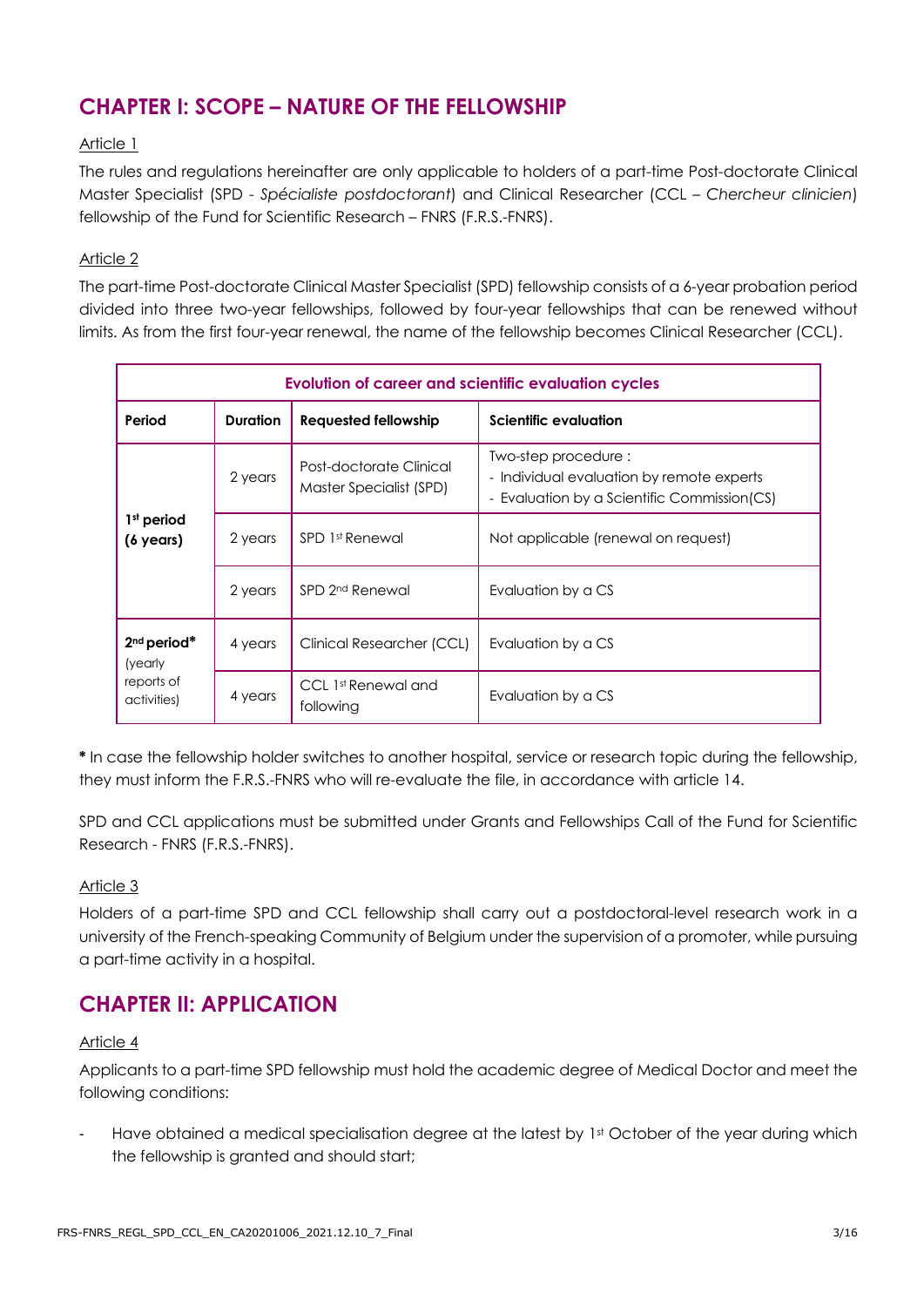- Have obtained the academic degree of Doctor in one of the fields of the health sector listed in [Appendix 1](#page-7-0) after the defence of a thesis at the latest by  $1<sup>st</sup>$  May of the year during which the application is submitted. A copy of the PhD diploma, or a certificate of achievement if you have not been delivered your diploma yet, must be enclosed in the application file or sent to the F.R.S.-FNRS by 1st May the year when the application is submitted at the latest.

The accreditation (recognition as a specialist which authorises to practice the speciality in Belgium) issued by one of the three Communities responsible for accreditation must be sent to the F.R.S.-FNRS during the first year of the part-time SPD fellowship.

#### Article 5

Applicants to a part-time SPD fellowship must have obtained the academic degree of Doctor in one of the fields of the health sector listed in [Appendix 1](#page-7-0) after the defence of a thesis for maximum 5 years. This term shall expire at the latest on the validation deadline set for the academic authorities (rectors) to validate applications.

The maximum period of time set in paragraph 1 is extended for one additional year per childbirth and/or adoption.

#### Article 6

The promoter of an applicant to a part-time SPD fellowship must meet the following conditions altogether:

- Be permanently appointed<sup>1</sup> to an academic or scientific position or on probation in a university of the French-speaking Community of Belgium which has a faculty of medicine offering a complete curriculum.
- This appointment must have a final and conclusive assent from the competent body to legitimize this appointment in accordance with the Law or the university regulations by the time of the validation deadline set for the academic authorities (rectors) at the latest.
- This academic or scientific position must be effective by the time of the starting date of the fellowship, i.e., by 1st October of the year of the Grants and Fellowships Call concerned at the latest.

If the promoter of an applicant to a part-time SPD fellowship who is appointed permanently accesses the legal age of retirement / becomes professor emeritus after the validation deadline set for the academic authorities (rectors) and before the end of the funding scheme in case of granting, the submission of the application shall be subject to prior approval by the Head of institution where the research will be carried out.

The promoter permanently appointed who will access the legal age of retirement / become professor emeritus by the validation deadline set for the academic authorities (rectors) is not eligible.

Also applicants to a part-time SPD fellowship may conduct their research project under the supervision of a postdoctoral co-promoter from one of the institutions listed in [Appendix 2.](#page-9-0)

<sup>1</sup> *Does not include logisticians.*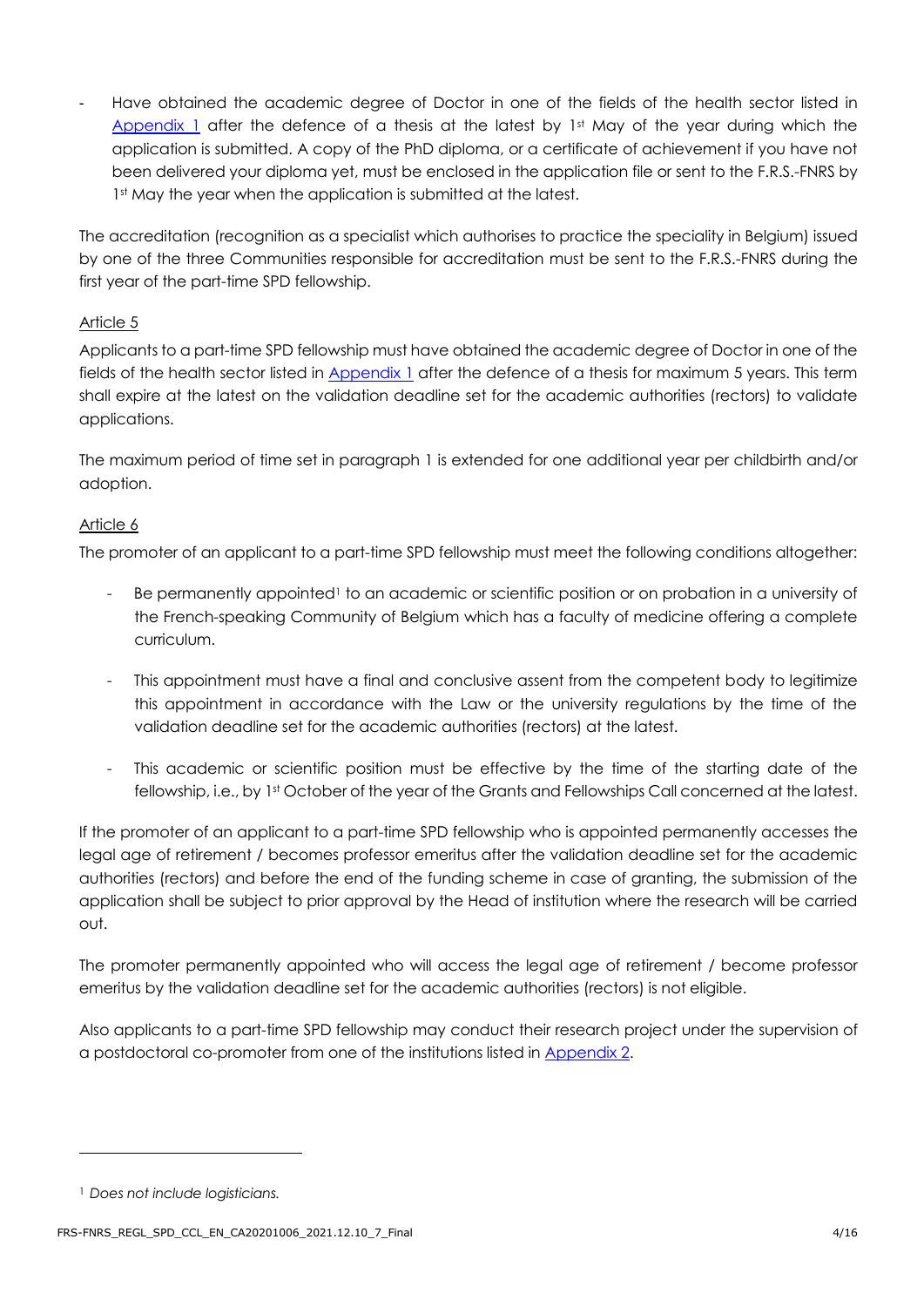#### Article 7

During their part-time SPD fellowship, applicants must carry out their clinical activity in a university hospital (as defined in the federal regulations) or a university hospital department as identified by the F.R.S.-FNRS in [Appendix](#page-11-0) 3.

#### Article 8

During their part-time fellowship, applicants must carry out their research activity in a university of the French-speaking Community of Belgium which has a faculty of medicine offering a complete curriculum, a university hospital (as defined in the federal regulations) or a university hospital department as identified by the F.R.S.-FNRS in [Appendix 3.](#page-11-0)

#### Article 9

No applicant may apply more than three times for the same fellowship. Applicants who have already benefited from the fellowship, regardless of the duration, may not apply either.

No applicant may apply for a part-time SPD Renewal fellowship if they have not been granted with a parttime SPD fellowship.

No applicant may apply for a part-time CCL fellowship if they have not been granted with three part-time SPD fellowships.

No applicant may apply for a part-time CCL Renewal fellowship if they have not been granted with a parttime CCL fellowship.

#### Article 10

The Grants and Fellowships Call is opened once a year and is published on the F.R.S.-FNRS website.

The application for a part-time SPD fellowship can be submitted in French or in English. It must only be submitted on [e-space,](https://e-space.frs-fnrs.be/) the online platform dedicated to the calls for proposals.

Applicants to a part-time SPD Renewal (SPD-REN), CCL, or CCL Renewal (CCL-REN) fellowship are given access to the electronic form by the F.R.S.-FNRS on [e-space.](https://e-space.frs-fnrs.be/)

Applicants are recommended to submit their application in English2.

All applications are submitted to a procedure including three successive electronic validations on the dates that will be indicated when the call is published:

- a. The validation by the applicant: it accounts as a confirmation that the application file is complete.
- b. The validation by the promoter selected pursuant to article 6: the F.R.S.-FNRS transfers the application file to promoters so that they give their consent on the submitted research project and confirm the accuracy of the data provided by the applicant. The promoter may accept or refuse the application.
- c. The validation by the research administration (or Board of Education) of the university of the French-speaking Community of Belgium, to which the application file is transferred once

<sup>2</sup> *Should the application file be submitted in French, the F.R.S.-FNRS may require the applicant to provide a translation in English for the purpose of conducting the [ex-ante evaluation.](https://www.frs-fnrs.be/docs/Reglement-et-documents/FRS-FNRS_Guide_Evaluation_EN.pdf)*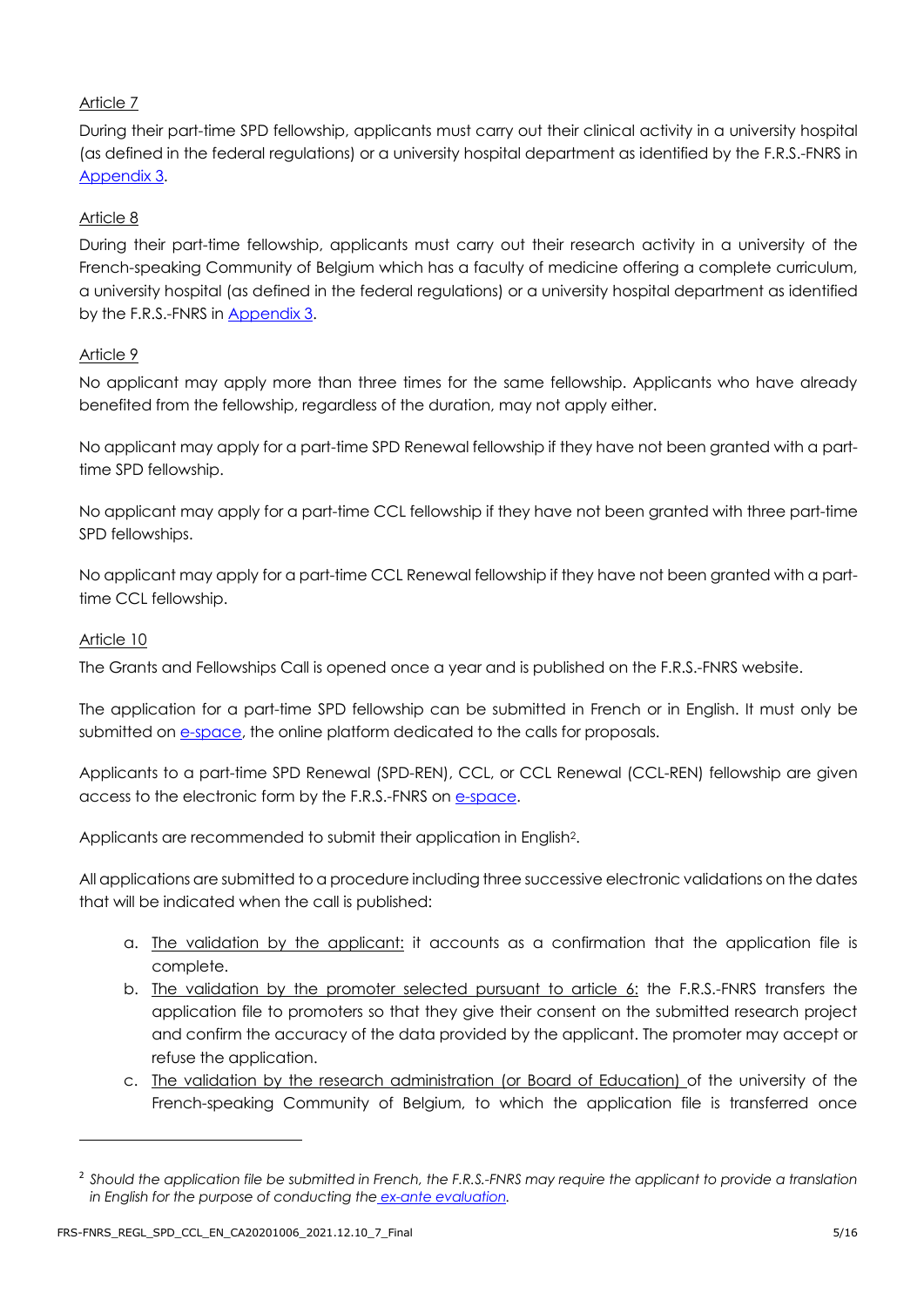promoters have given their consent. The academic authority may accept or refuse the application. The validation deadline set for the rectors puts a final end to the call for proposals.

Applications that have not been validated within the time-frame of the call cannot be taken into account.

A mini-guide specifies the validation dates as well as the documents which must be included in the application.

#### Article 11

All application files must include a letter of agreement by the head of the clinical department. By their approval, the head of the clinical department commits to respecting the specificities related to the parttime fellowship.

### **CHAPTER III: ALLOCATION OF THE FELLOWSHIP**

#### Article 12

The Board of Trustees of the F.R.S.-FNRS shall decide on the allocation of part-time SPD and CCL fellowships.

### **CHAPTER IV: OBLIGATIONS OF THE FELLOWSHIP HOLDERS**

#### Article 13

Holders of a part-time fellowship must be employed on a full-time basis in a university hospital (as defined in the federal regulations) or a university hospital department as identified by the F.R.S.-FNRS in [Appendix 3](#page-11-0) at the latest on 1st October of the year when the fellowship is granted and should start.

#### Article 14

Holders of a part-time fellowship must inform the F.R.S.-FNRS before any change occurs in the fellowship.

#### Article 15

All funded research programmes must be in compliance with the ethics-related legal provisions in force.

#### Article 16

Holders of a part-time fellowship must respect the discipline enforced by the academic authority of the institution where they work and observe its rules and regulations. As fellowship holders of the F.R.S.-FNRS, they are also required to adhere to the regulation on the property, protection and promotion of the results from the research carried out within the institution.

#### Article 17

During the probation period, by the time of each renewal application (except for the 1st renewal requested by the applicant), holders of a part-time SPD fellowship are required to provide a report on the scientific activities.

After the probation period, at the end of each academic year, holders of a part-time CCL fellowship are required to send to the F.R.S.-FNRS a report on the scientific activities they have carried out along the year. This report is to be uploaded on their personal e[-space](https://e-space.frs-fnrs.be/) page.

These reports must clearly indicate the distribution of time between their research and clinical activities.

At the end of the fellowship, part-time fellowship holders shall communicate a final report to the F.R.S.-FNRS. This report is to be uploaded on their personal e[-space](https://e-space.frs-fnrs.be/) page.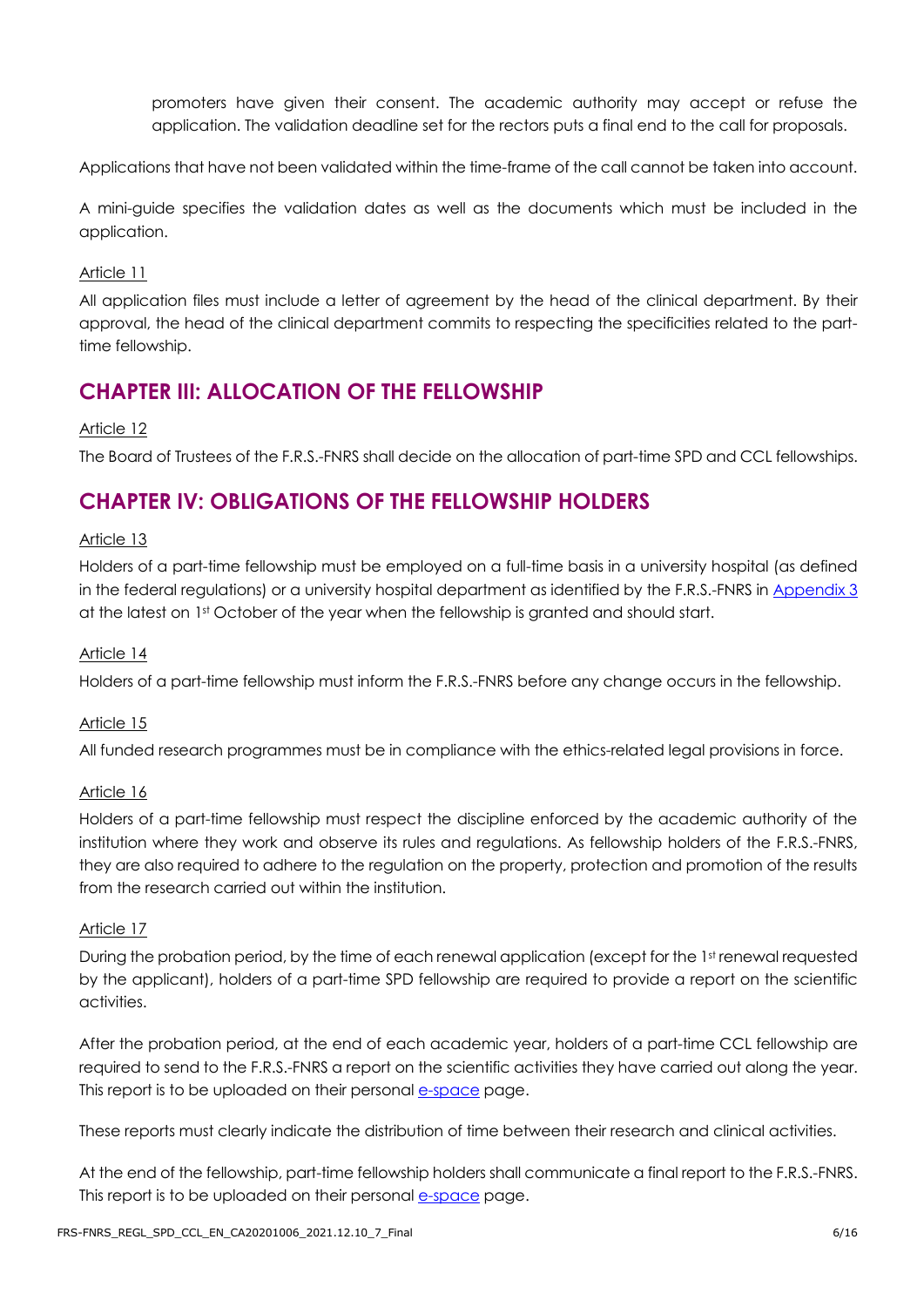## **CHAPTER V: FINANCIAL PROVISIONS**

#### Article 18

The hospital where part-time SPD and CCL fellowship holders carry out their clinical activity is their employer and shall remunerate them.

The F.R.S.-FNRS will reimburse half of the full-time annual cost of the part-time fellowship holder to the hospital upon reception of the supporting documents. Cost (on-call duties not included) includes salary cost plus all direct and indirect salary costs.

The F.R.S.-FNRS reimbursement is limited to an annual amount assigned from the F.R.S.-FNRS3.

The hospital-related salary of part-time clinical doctors who are also researchers can be higher than the research-related salary.

<sup>3</sup> *Limitations in force are detailed in the Grants and Fellowships Call mini-guide.*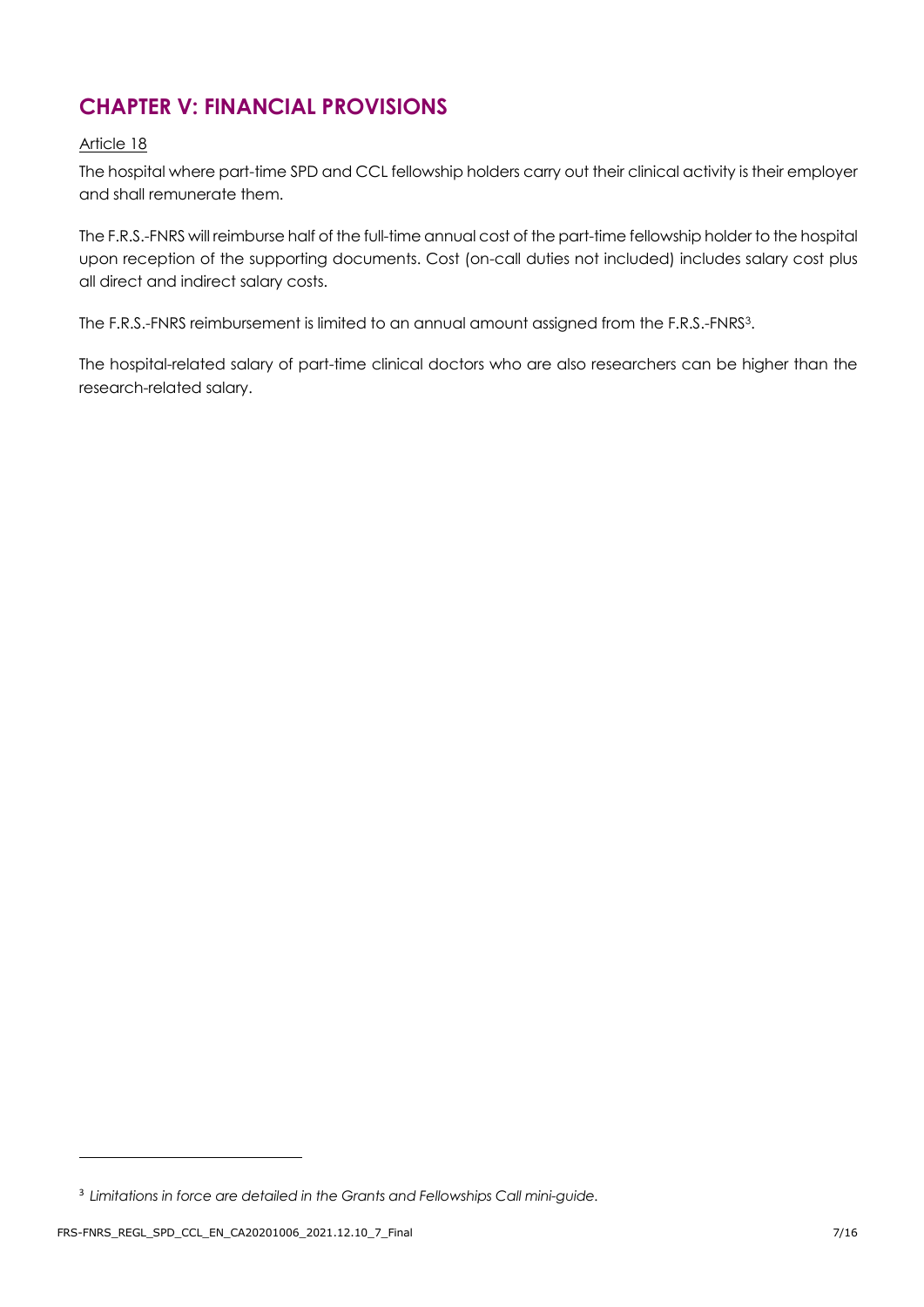## <span id="page-7-0"></span>**APPENDIX 1**

Fields of the health sector

SPD and CCL instrument

Grants and Fellowships Call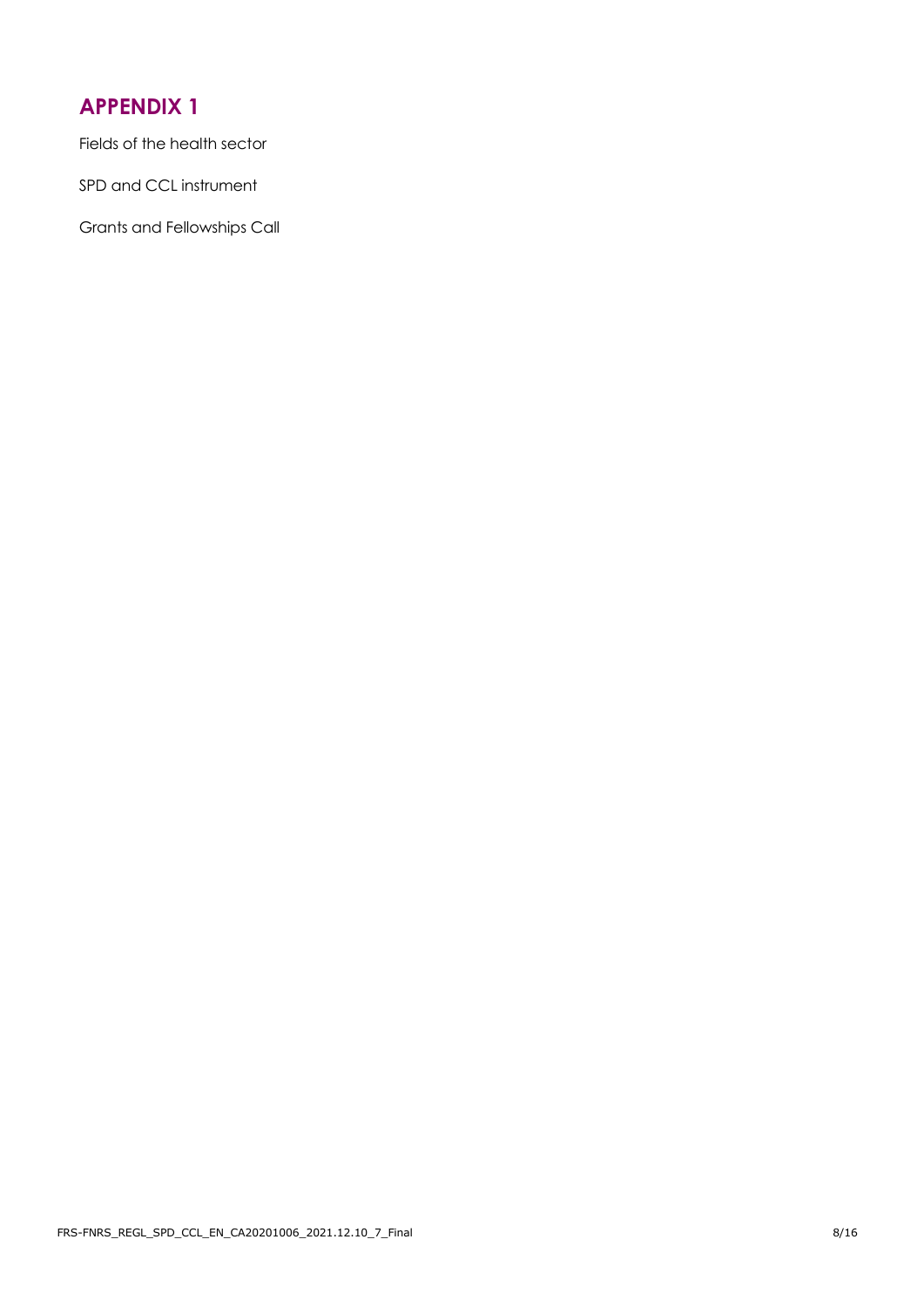#### Domaines du secteur de la santé / *Fields of the health sector*

Instrument Spécialiste postdoctorant / Post-doctorate Clinical Master Specialist instrument (SPD) Instrument Chercheur Clinicien / Clinical Researcher (CCL)

- Sciences médicales */ Medicine*
- Sciences biomédicales et pharmaceutiques */ Biomedical and Pharmaceutical Sciences*
- Sciences dentaires / *Dentistry*
- Sciences de la santé publique / *Public Health*
- Sciences de la motricité / *Motor Sciences*
- Sciences vétérinaires / *Veterinary Sciences*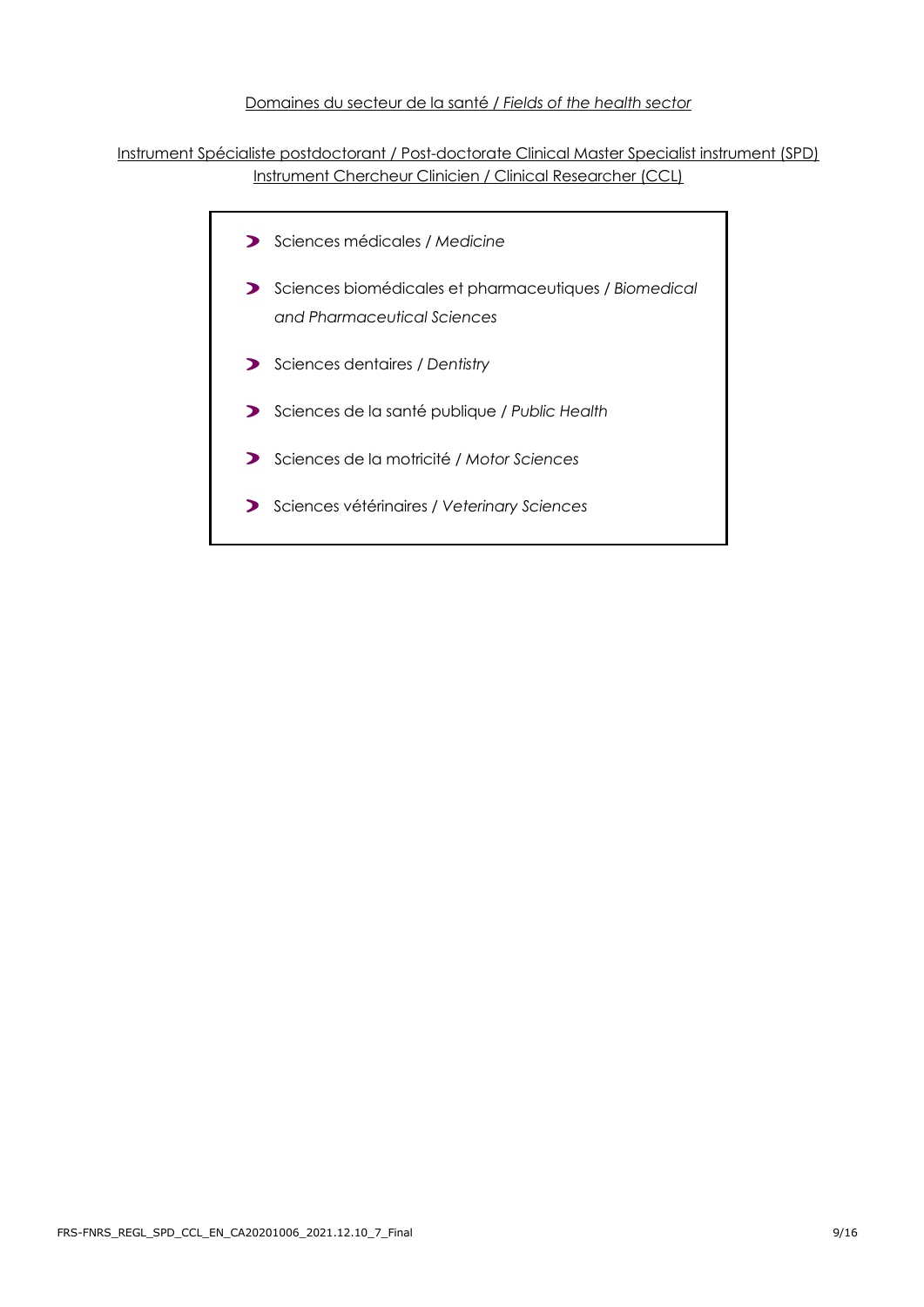## <span id="page-9-0"></span>**APPENDIX 2**

Attached institutions for the co-promoter

SPD and CCL instrument

Grants and Fellowships Call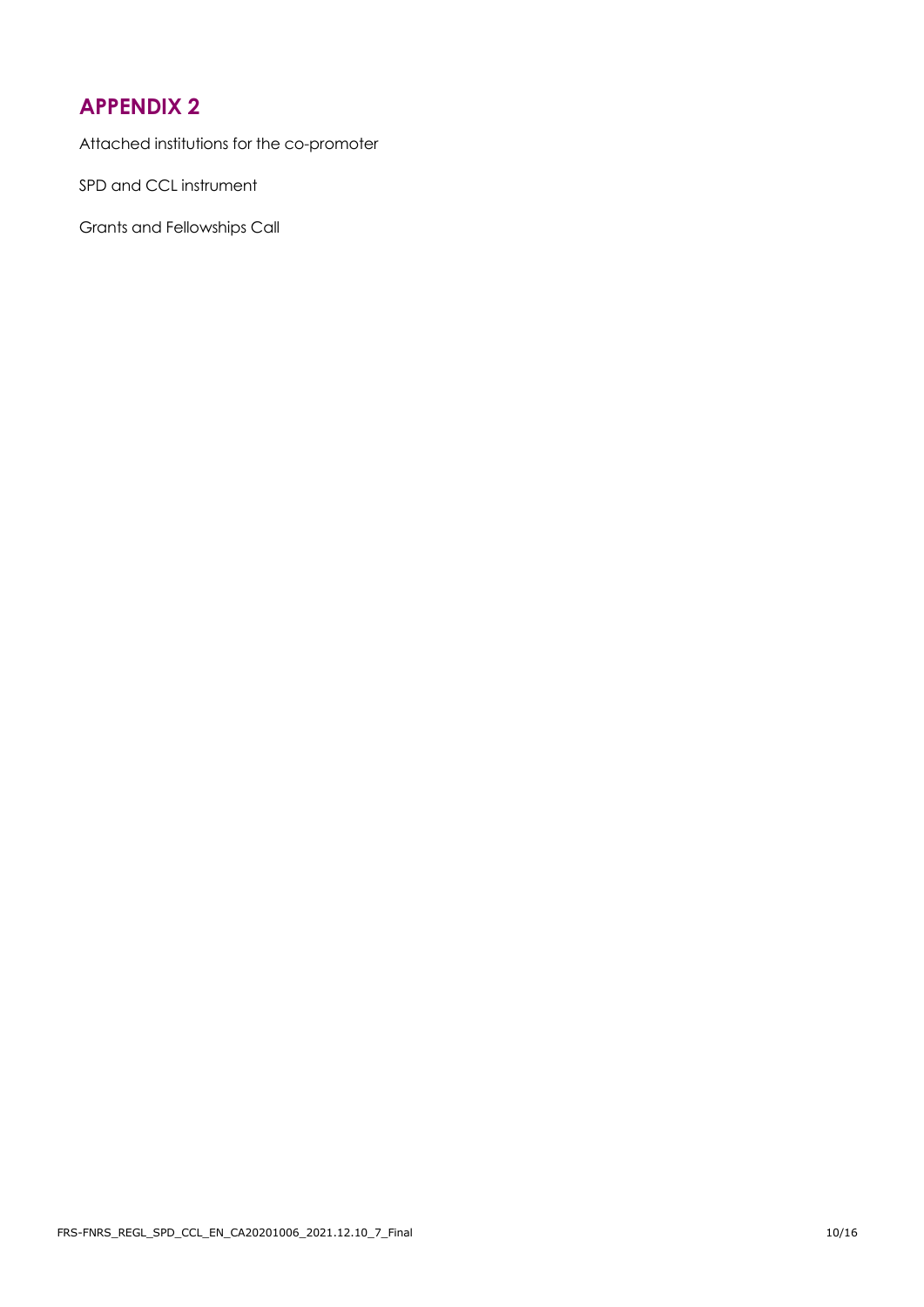Institutions de rattachement co-promoteur / *Attached institutions for the co-promoter*

Instrument Spécialiste postdoctorant / Post-doctorate Clinical Master Specialist instrument (SPD) Instrument Chercheur Clinicien / Clinical Researcher (CCL)

| Co-promoteur d'une<br><b>université CFB / Co-</b> | Universités de la Communauté française de Belgique (CFB)<br>Universities of the French-speaking Community of Belgium (CFB) |
|---------------------------------------------------|----------------------------------------------------------------------------------------------------------------------------|
| promoter of a CFB<br>university                   | Université Catholique de Louvain (UCLouvain)                                                                               |
|                                                   | Université Libre de Bruxelles (ULB)                                                                                        |
|                                                   | Université de Liège (ULiège)                                                                                               |
|                                                   | Université de Mons (UMons)                                                                                                 |
|                                                   | Université de Namur (UNamur)                                                                                               |
|                                                   | Université Saint-Louis - Bruxelles (USL-B)                                                                                 |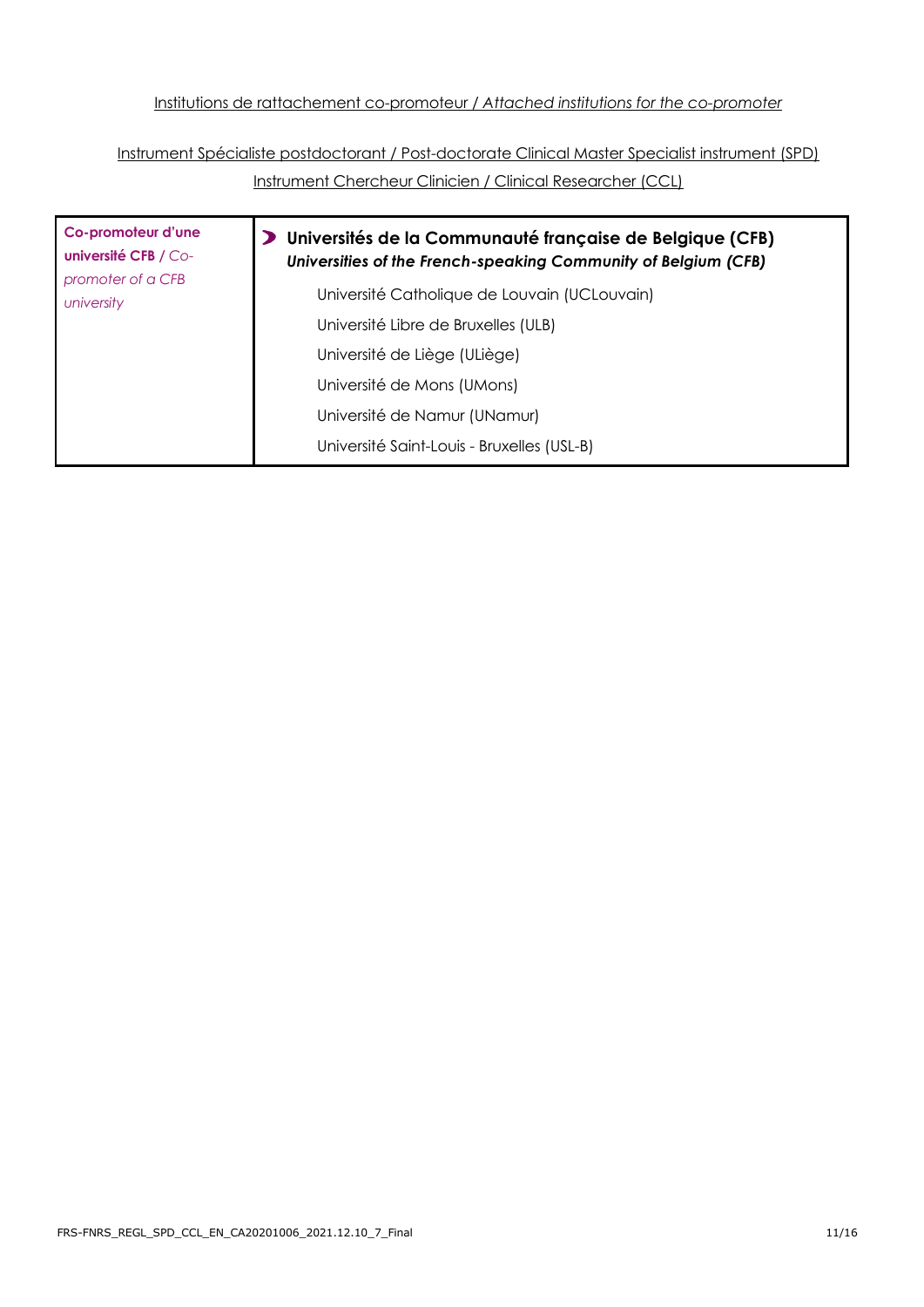## <span id="page-11-0"></span>**APPENDIX 3**

F.R.S.-FNRS List of the hospitals and University hospital departments

SPD - CCL instrument

Grants and Fellowships Call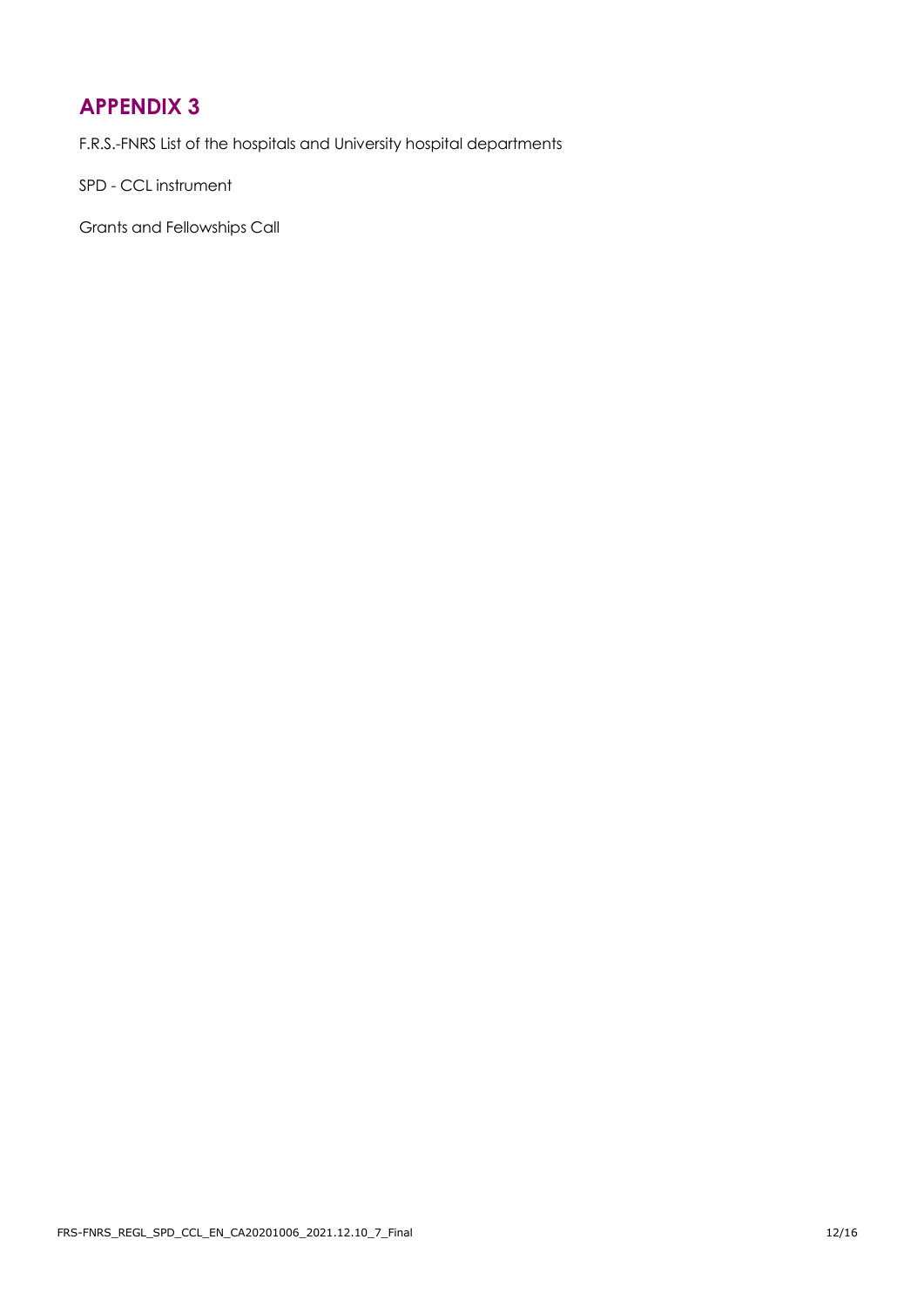#### Liste F.R.S.-FNRS des hôpitaux et services hospitaliers universitaires / *F.R.S.-FNRS List of the hospitals and University hospital departments*

#### Instrument Spécialiste postdoctorant / *Post-doctorate Clinical Master Specialist* (SPD)

#### Instrument Chercheur Clinicien / Clinical Researcher (CCL)

| <b>Hôpitaux et services</b><br>hospitaliers universitaires<br>rattachés à l'UCLouvain /<br><b>UCLouvain Hospitals and</b><br>University hospital<br>departments | CLINIQUES UNIVERSITAIRES SAINT-LUC<br>⋗<br>CLINIQUES UNIVERSITAIRES MONT-GODINNE<br>⋗                                                                                                                                                                                                                                                                                                                                                                                                                                                                                                                                                                                                                                                                                                                                                                                                                                                                                                                                                                                                                                                                                                           |
|-----------------------------------------------------------------------------------------------------------------------------------------------------------------|-------------------------------------------------------------------------------------------------------------------------------------------------------------------------------------------------------------------------------------------------------------------------------------------------------------------------------------------------------------------------------------------------------------------------------------------------------------------------------------------------------------------------------------------------------------------------------------------------------------------------------------------------------------------------------------------------------------------------------------------------------------------------------------------------------------------------------------------------------------------------------------------------------------------------------------------------------------------------------------------------------------------------------------------------------------------------------------------------------------------------------------------------------------------------------------------------|
| <b>Hôpitaux et services</b><br>hospitaliers universitaires<br>rattachés à l'ULB / ULB<br><b>Hospitals and University</b><br>hospital departments                | <b>HÔPITAL ERASME</b><br>$\blacktriangleright$<br><b>INSTITUT JULES BORDET</b><br>CHU BRUGMANN:<br>⋗<br>Service de médecine (comprend aussi la dermatologie)<br>Service de chirurgie<br>$\bullet$<br>Service de gériatrie<br>٠<br>Service de psychiatrie<br>$\bullet$<br>Service de revalidation physique<br>٠<br>Service d'anesthésie<br>٠<br>Service d'hospitalisation chirurgicale de jour<br>٠<br>Service de biologie clinique<br>٠<br>Service d'imagerie médicale<br>$\bullet$<br>Service de médecine nucléaire<br>Service d'hospitalisation non chirurgicale de jour<br>$\bullet$<br>Service d'anatomie pathologique<br>٠<br>Service d'immuno-hématologie-transfusion<br>Service des soins intensifs<br>HUDERF :<br>Service de pédiatrie comprend toutes les cliniques spécialisées<br>liées à la pédiatrie (cardiologie, endocrinologie, gastro-<br>entérologie, diabétologie, néphrologie, douleurs et soins<br>palliatifs, pneumologie, néonatalogie, soins intensifs et<br>urgence, nutrition et maladies métaboliques, cancéro-<br>hématologie, neurologie)<br>Service de psychiatrie infanto-juvénile<br>Service de chirurgie cardiaque et pédiatrique<br>Service d'anesthésiologie |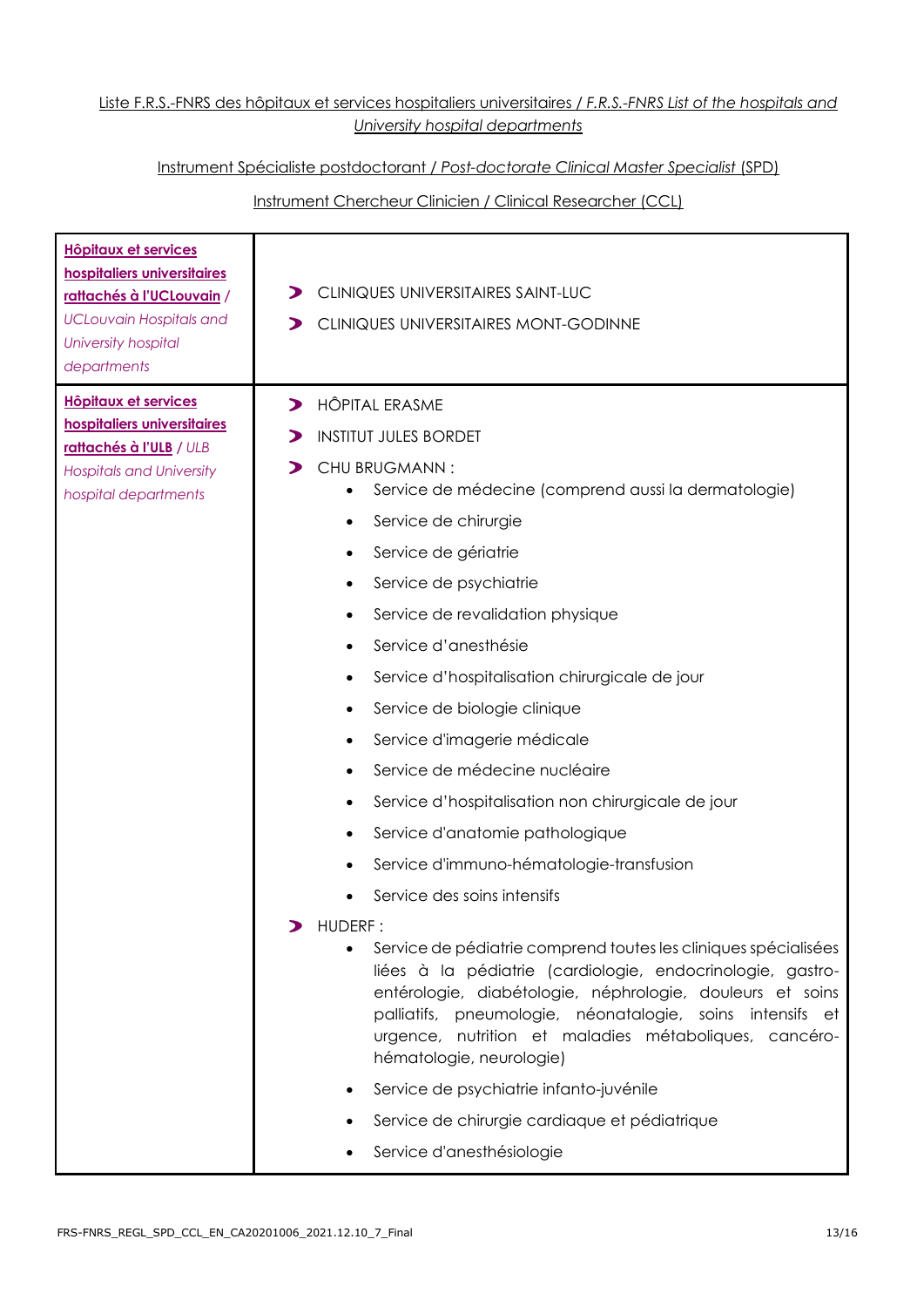| Laboratoire de biologie clinique<br>$\bullet$                                                                                                                                                                                                                                                                                                   |
|-------------------------------------------------------------------------------------------------------------------------------------------------------------------------------------------------------------------------------------------------------------------------------------------------------------------------------------------------|
| Service d'anatomie pathologique                                                                                                                                                                                                                                                                                                                 |
| Service de dermatologie                                                                                                                                                                                                                                                                                                                         |
| <b>CHU SAINT-PIERRE:</b>                                                                                                                                                                                                                                                                                                                        |
| Service de diagnostic et traitement chirurgical comprenant :<br>$\bullet$                                                                                                                                                                                                                                                                       |
| Service de chirurgie digestive<br>Service d'orthopédie<br>٠<br>Service de chirurgie vasculaire et thoracique<br>Clinique de chirurgie réparatrice<br>Service d'urologie<br>٠<br>Service de stomatologie et chirurgie maxillo-faciale<br>Service d'ORL<br>Service d'ophtalmologie<br>Service de diagnostic et de traitement médical comprenant : |
| Service des soins intensifs<br>Service de pneumologie<br>Service de gastro-entérologie<br>$\blacksquare$<br>Service de neurologie<br>Service d'hématologie-oncologie<br>$\blacksquare$<br>Service d'endocrinologie<br>۰.<br>Service de médecine physique<br>Service de revalidation cardio-pneumo<br>Service de dermatologie<br>$\blacksquare$  |
| Programme de soins « patient gériatrique » comprenant :                                                                                                                                                                                                                                                                                         |
| Service de gériatrie<br>Service de psycho-gériatrie                                                                                                                                                                                                                                                                                             |
| Service des maladies contagieuses                                                                                                                                                                                                                                                                                                               |
| Service des maladies infantiles comprenant :                                                                                                                                                                                                                                                                                                    |
| Service de pédiatrie<br>Service de néonatologie<br>Service de pédo-psychiatrie<br>$\blacksquare$                                                                                                                                                                                                                                                |
| Service d'anesthésiologie-réanimation                                                                                                                                                                                                                                                                                                           |
| Service des urgences                                                                                                                                                                                                                                                                                                                            |
| Service de gynécologie-obstétrique comprenant :                                                                                                                                                                                                                                                                                                 |
| Service de gynécologie<br>Service d'obstétrique<br>Clinique de sénologie                                                                                                                                                                                                                                                                        |
| Service « pathologies cardiaques » comprenant :                                                                                                                                                                                                                                                                                                 |
| Service de cardiologie<br>$\overline{\phantom{a}}$<br>Service de chirurgie cardiaque<br>Service de revalidation cardia-pneumo<br>Laboratoire de biologie clinique LHUB                                                                                                                                                                          |
|                                                                                                                                                                                                                                                                                                                                                 |